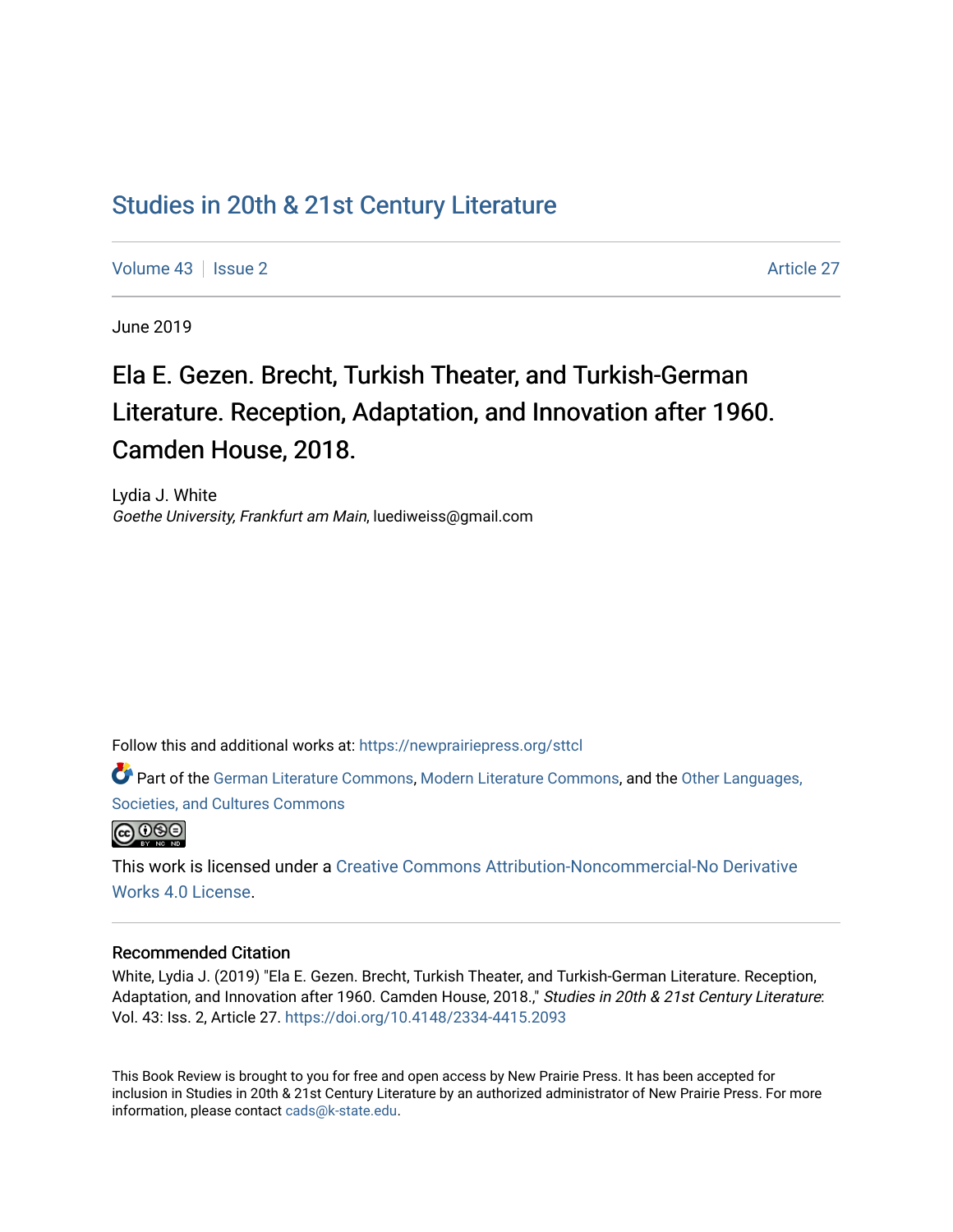## Ela E. Gezen. Brecht, Turkish Theater, and Turkish-German Literature. Reception, Adaptation, and Innovation after 1960. Camden House, 2018.

## Abstract

Review of Ela E. Gezen. Brecht, Turkish Theater, and Turkish-German Literature. Reception, Adaptation, and Innovation after 1960. Camden House, 2018. 159 pp.

### Keywords

Review, Gezen, Brecht, Turkish Theater, Turkish-German Literature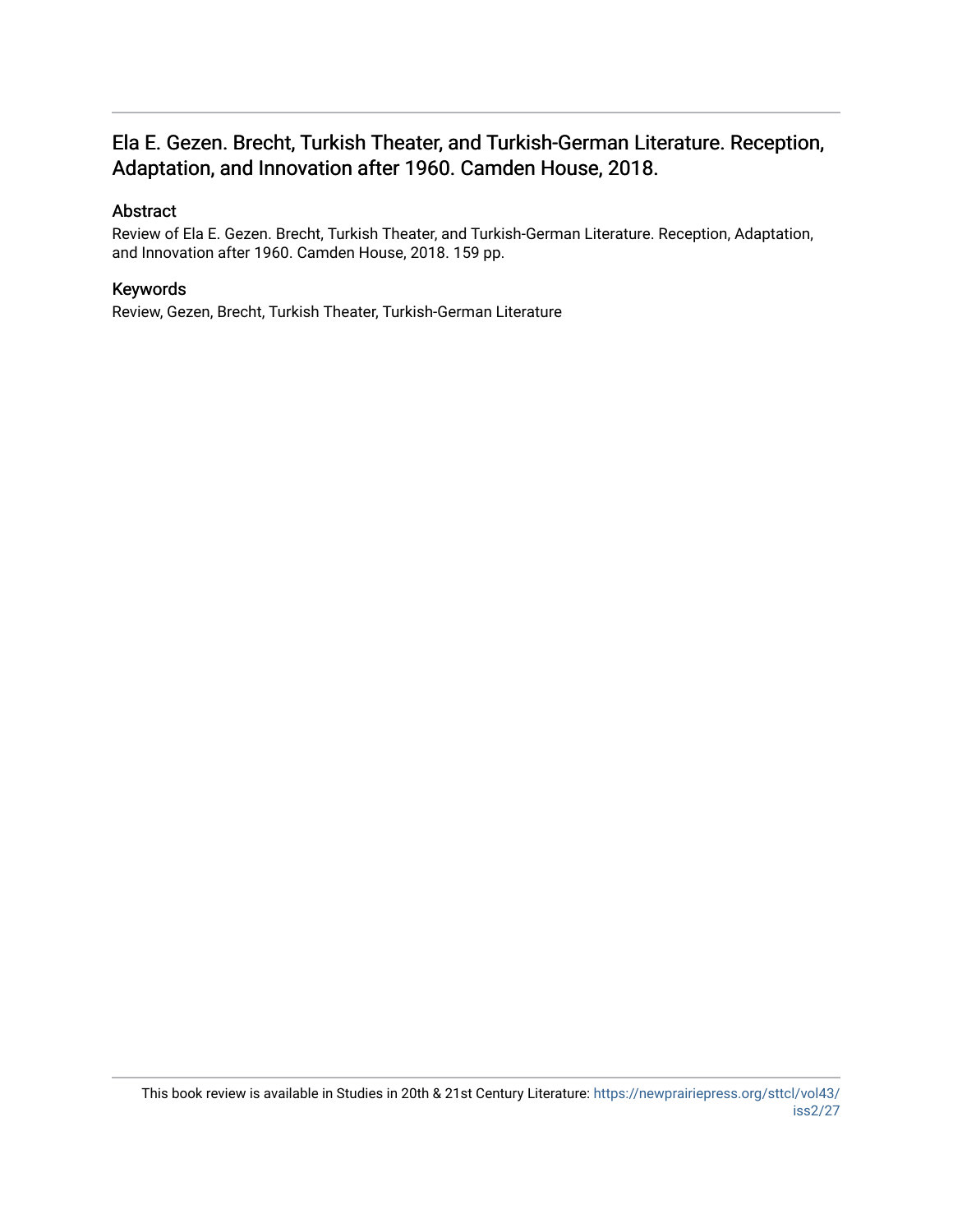Ela E. Gezen. *Brecht, Turkish Theater, and Turkish-German Literature: Reception, Adaptation, and Innovation after 1960*. Camden House, 2018. 159 pp.

To this day, Turkish-German cultural production is frequently viewed through the lens of the *Gastarbeiter* or 'guest worker' paradigm, which can have a limiting effect. Ela E. Gezen seeks to redress this state of affairs in her first book, *Brecht, Turkish Theater, and Turkish-German Literature: Reception, Adaptation, and Innovation after 1960*, which investigates the various entanglements between Turkish and German and Turkish-German theater practitioners and authors in the second half of the twentieth century. Gezen, an expert on Turkish-German literature and theater, uses theater as a lens through which to examine the history of Brecht's reception in Turkish theater and the "cultural-political constellations and literary affiliations between Turkey and divided Germany, both East *and* West" (4), going beyond the German archive to incorporate the Turkish archive into her investigation as well. This allows her to take a new perspective on, above all, the two Turkish-German writers Aras Ören and Emine Sevgi Özdamar, who, as she argues, are generally placed outside of the German literary landscape as its Others. However, Gezen shows in her study how these two authors' writings in fact constitute reconfigurations of German worlds from within.

Gezen's book is essentially divided into two parts. After showing in her introduction how limiting previous discussions of Turkish-German literature have been, Gezen retraces in her first chapter the history of Brecht's reception in Turkey and the interactions between the Turkish and German theater landscapes, above all in the 1950s and 1960s. The next two chapters each deal with one of the two aforementioned authors. Both chapters begin by detailing the development of each author's career in Germany after his or her permanent resettlement and end with a longer analysis of one of the author's works.

In spite of attempts to consider and incorporate postcolonial theory into their analyses, German Studies forays into Turkish-German literature have frequently viewed the writers of this literature as outsiders, Others penetrating a German world. In her strongest, first chapter, Gezen utilizes her Turkish language skills to do what she sets out to, highlighting the Turkish-German literary and theater constellations that so far have been left out of the spotlight, putting, as she says, "the Turkish in 'Turkish-German' center stage" (12). She reveals the reciprocity of the exchange that took place between Germany and Turkey by examining the various journals, theater festivals (Erlangen and Istanbul, though with greater emphasis on the former), and directors and actors who spent time in both countries. She also provides a detailed report on the "Brecht Incident" that rocked Istanbul in 1964, when a performance of Brecht's *Der gute Mensch von Sezuan* (*The Good Person of Szechwan*) was interrupted by reactionaries, leading to a temporary ban on Brecht's plays. It was in this climate, as Gezen shows, that both Ören and Özdamar had their first encounters with Brecht and German theater, both mediated through the figure of the Turkish author and theater practitioner Vasif Öngören, who spent a considerable